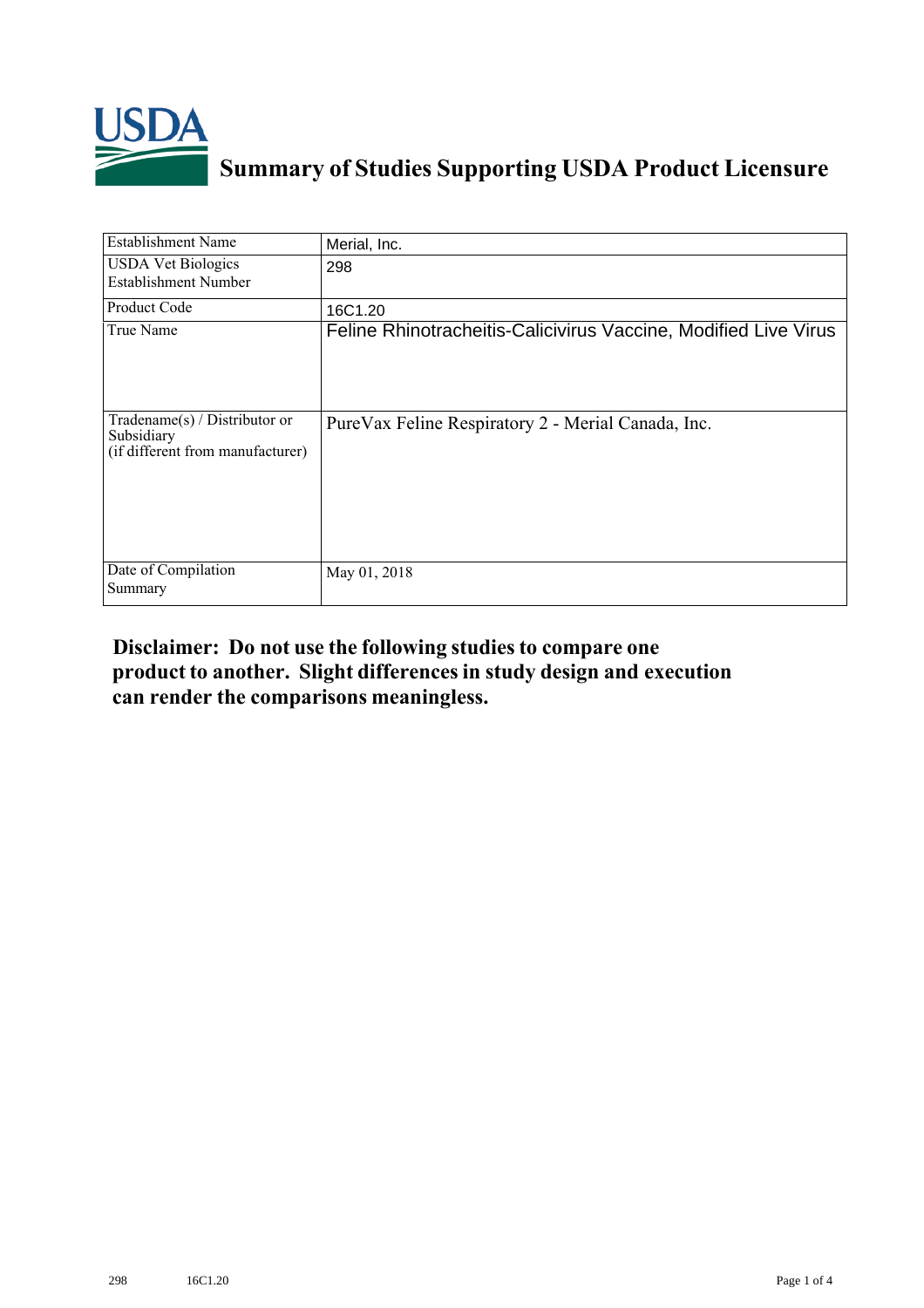| <b>Study Type</b>              | Efficacy                                                                                                                                                                                                                                                                                                                                                                                        |
|--------------------------------|-------------------------------------------------------------------------------------------------------------------------------------------------------------------------------------------------------------------------------------------------------------------------------------------------------------------------------------------------------------------------------------------------|
| <b>Pertaining to</b>           | <b>Feline Calicivirus</b>                                                                                                                                                                                                                                                                                                                                                                       |
| <b>Study Purpose</b>           | Demonstrate efficacy against feline calicivirus                                                                                                                                                                                                                                                                                                                                                 |
| <b>Product Administration</b>  | Intramuscularly (IM)                                                                                                                                                                                                                                                                                                                                                                            |
| <b>Study Animals</b>           | Cats                                                                                                                                                                                                                                                                                                                                                                                            |
| <b>Challenge Description</b>   |                                                                                                                                                                                                                                                                                                                                                                                                 |
| <b>Interval observed after</b> |                                                                                                                                                                                                                                                                                                                                                                                                 |
| challenge                      |                                                                                                                                                                                                                                                                                                                                                                                                 |
| <b>Results</b>                 | Results applicable to subcutaneous (SQ) route of administration.<br>Study data were evaluated by USDA-APHIS prior to product<br>licensure and met regulatory standards for acceptance at the time of<br>submission. No data are published because this study was submitted<br>to USDA-APHIS prior to January 1, 2007, and APHIS only requires<br>publication of data submitted after that date. |
| <b>USDA Approval Date</b>      | December 19, 1990                                                                                                                                                                                                                                                                                                                                                                               |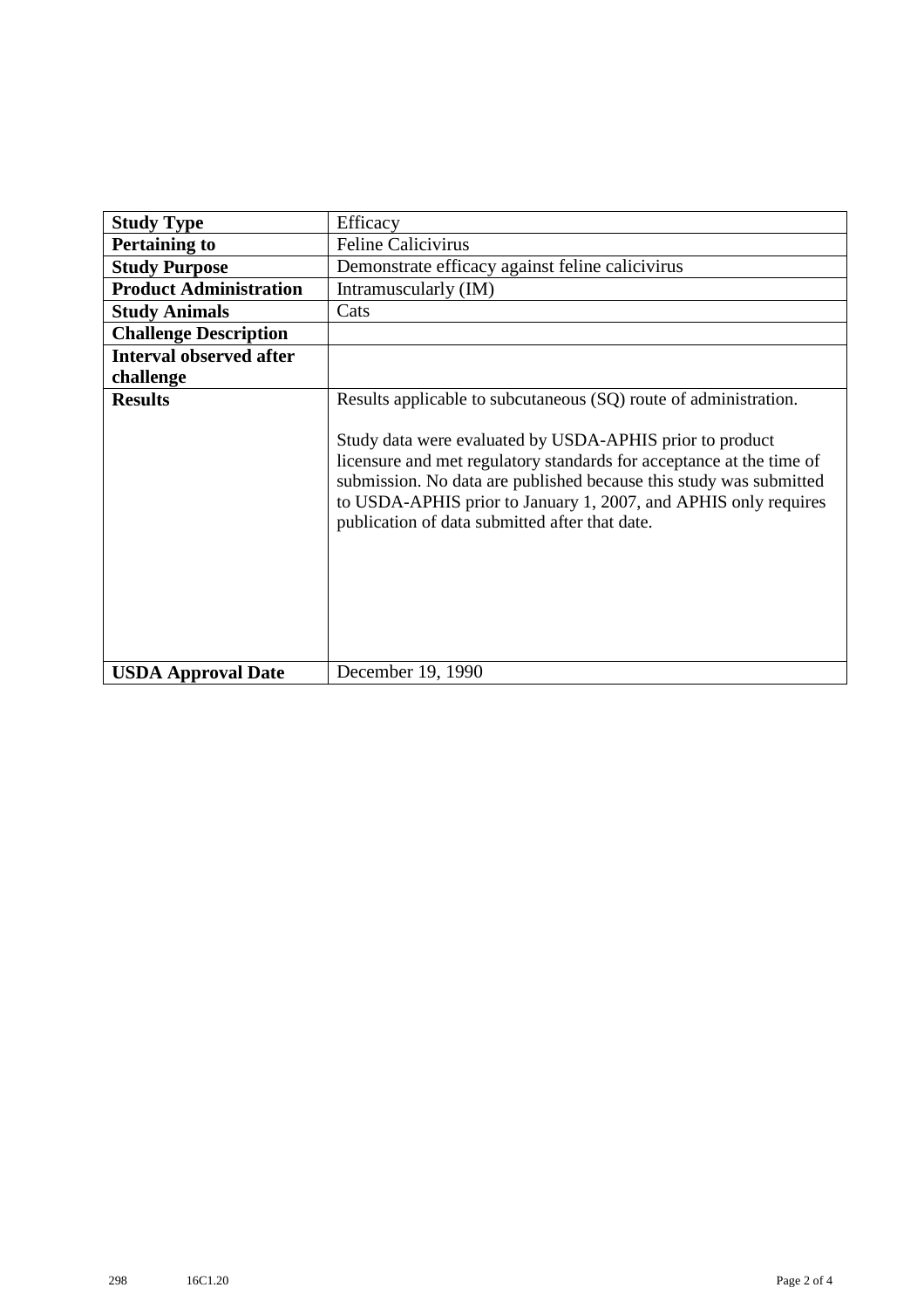| <b>Study Type</b>              | Efficacy                                                                                                                                                                                                                                                                                                                                                                                             |
|--------------------------------|------------------------------------------------------------------------------------------------------------------------------------------------------------------------------------------------------------------------------------------------------------------------------------------------------------------------------------------------------------------------------------------------------|
| <b>Pertaining to</b>           | Feline rhinotracheitis virus                                                                                                                                                                                                                                                                                                                                                                         |
| <b>Study Purpose</b>           | Efficacy against feline rhinotracheitis virus                                                                                                                                                                                                                                                                                                                                                        |
| <b>Product Administration</b>  | Intramuscularly (IM)                                                                                                                                                                                                                                                                                                                                                                                 |
| <b>Study Animals</b>           | Cats                                                                                                                                                                                                                                                                                                                                                                                                 |
| <b>Challenge Description</b>   |                                                                                                                                                                                                                                                                                                                                                                                                      |
| <b>Interval observed after</b> |                                                                                                                                                                                                                                                                                                                                                                                                      |
| challenge                      |                                                                                                                                                                                                                                                                                                                                                                                                      |
| <b>Results</b>                 | Study results applicable to subcutaneous (SQ) route of administration<br>Study data were evaluated by USDA-APHIS prior to product<br>licensure and met regulatory standards for acceptance at the time of<br>submission. No data are published because this study was submitted<br>to USDA-APHIS prior to January 1, 2007, and APHIS only requires<br>publication of data submitted after that date. |
| <b>USDA Approval Date</b>      | July 14, 1989                                                                                                                                                                                                                                                                                                                                                                                        |